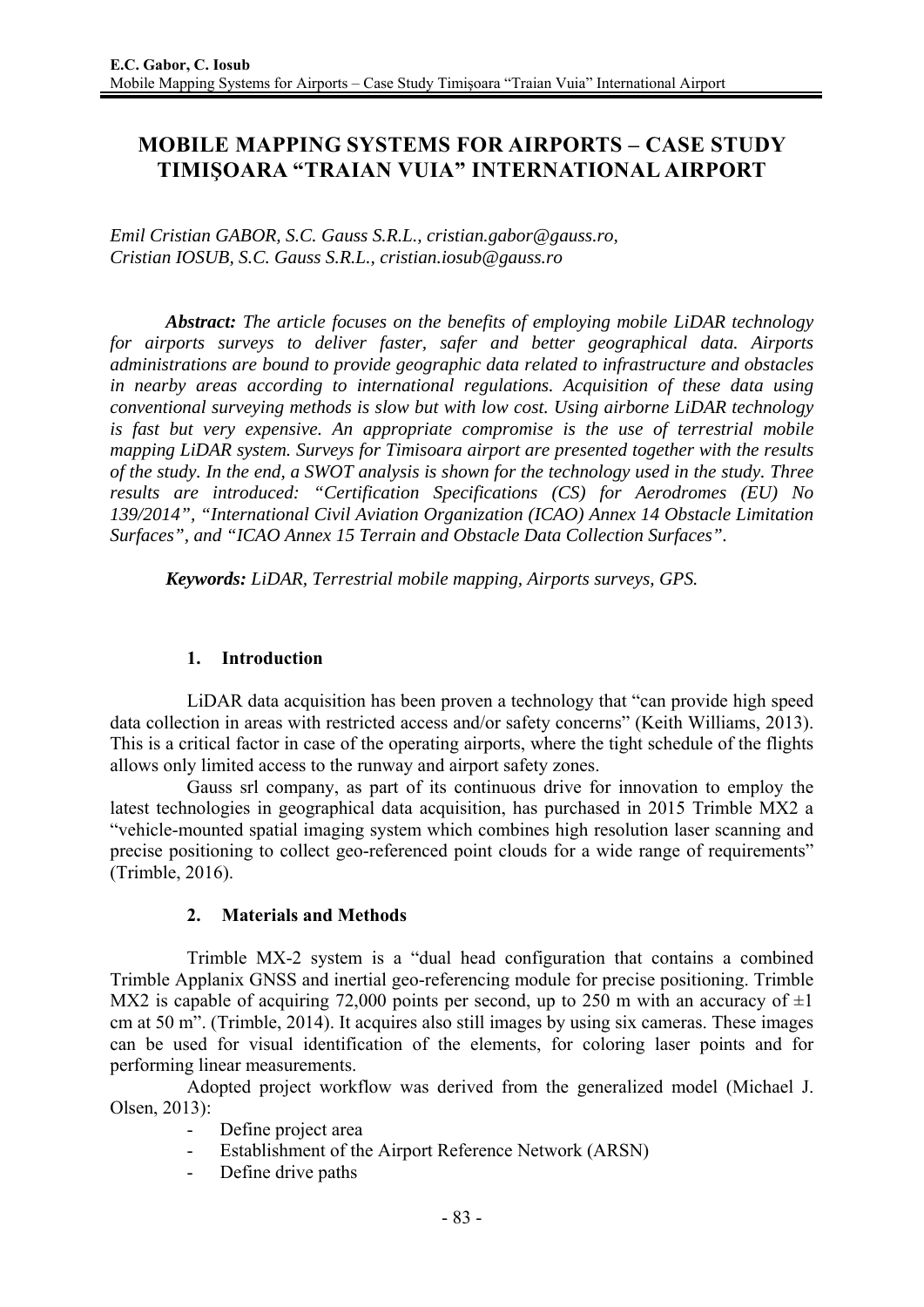- LiDAR data acquisition
- Processing LiDAR trajectory to ARSN
- Process LiDAR and imagery data
- Process LiDAR for surface models
- Extract features
- OA for extracted features
- Deriving products



Fig. 1 Generalized workflow diagram according to (Michael J. Olsen, 2013)

Airport Reference Survey Network and the Quality Assurance process were completed using Trimble NETR9 base, Trimble R10 dual frequency GPS receivers and Trimble V10 Imaging Rover.

Post-processed kinematic GPS position of the mobile LiDAR mapping system (MLMS) was determined using a Trimble NETR9 receiver as a base station in RTK and Logging mode, positioned near the airport surveyed area on a geodetic control point "LRTR01" – the farthest MTLS point where  $4.7$  km away. The base point is one of the 7 geodetic control points marked in the airport area. The precise coordinates of the base point where determined using a static survey and processing of the GPS collected data, using ANCPI stations TIM1, ARAD, FAGE and RESI.

LiDAR scanning phase collected more than 330 million points in less than 4 hours. Average speed of the mobile mapping system was about 20 km/h. Instant positions of the vehicle were determined by processing GPS data as a kinematic survey. Applanix POSPac Mobile Mapping was used for trajectory post-processing.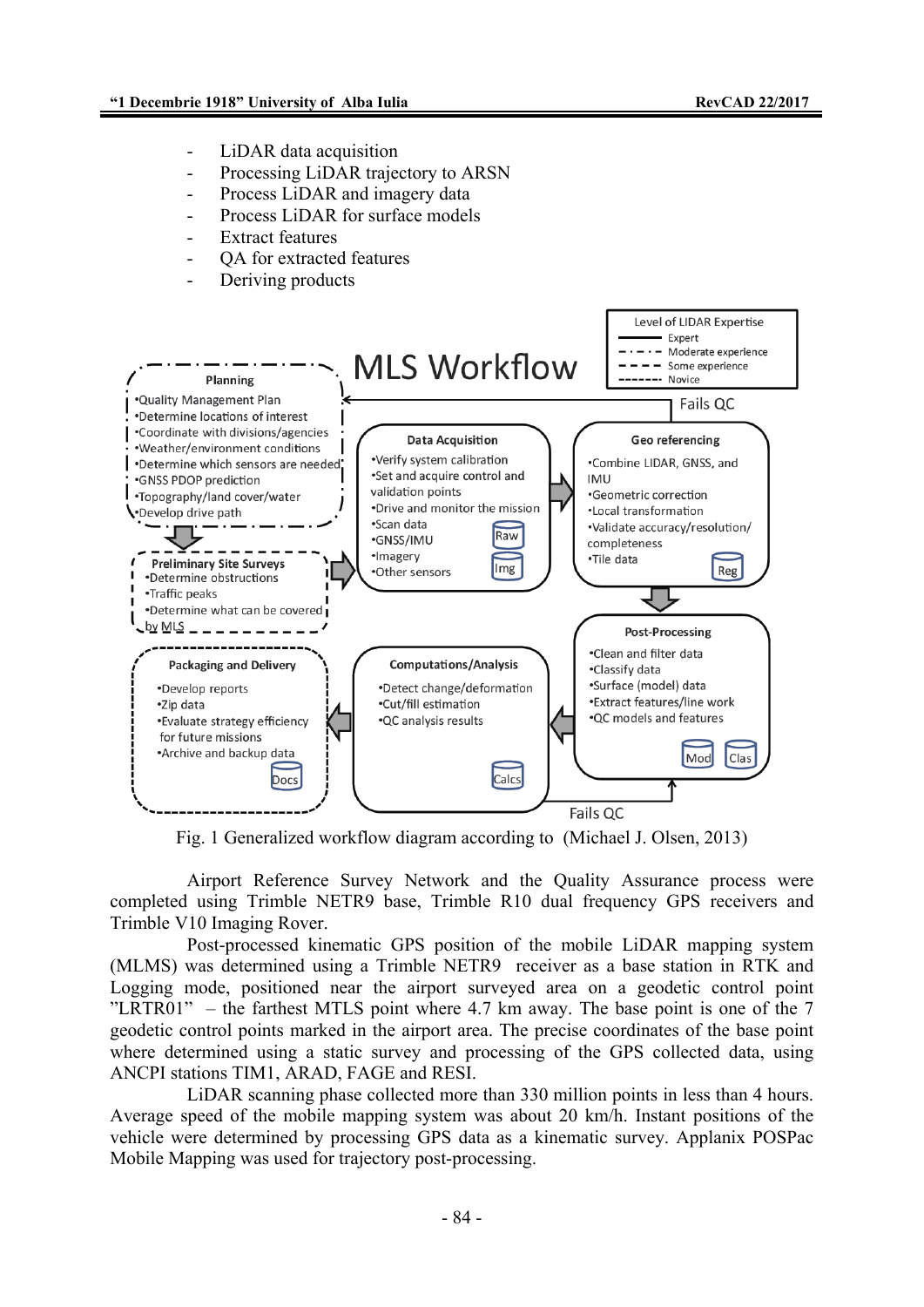LiDAR Data processing was split in runs containing up to 9 million points, in order to optimize the computing time, and in the end produced point clouds files stored in .las format. Trimble Trident was used for LiDAR processing and cloud point RGB extraction.

Based on the point cloud obtained at the latest phase, by using Bentley Microstation V8i, Digital Surface Model (DSM) and Digital Terrain Model (DTM) were created for the surveyed area. For airport surrounding area a DTM derived from aerial photography with a 5 m, Ground Sample Distance (GSD) was used.

Using high resolution LiDAR data it was possible to extract, with the accuracies imposed by CE Certification Specifications for Aerodromes, EU No. 139/2014, and many features of the airport/airfield, solely using exclusively LiDAR data, or combined with RGB imagery. These features are:

- 1. Runway edge lighting
- 2. Painted lines.
- 3. Runway and taxiway outlines.
- 4. Cross section profiles
- 5. Objects and possible obstacles
- 6. Communications, Navigation, Surveillance (CNS) systems.

As with any other surveying techniques, a QA process is always part of the survey and data extraction process. Key elements were verified by another method - checking and additional survey were made using satellite technology (G.P.S. + GLONASS) using RTK - Rompos single station, by NTRIP protocol with a GNSS Network Class A base station "TIM1".



Fig. 2 Obstacle surfaces definition in ICAO Annex 14

The following stage was the definition of the main surfaces described in "ICAO Annex 14 – Obstacle Limitation Surfaces" and "ICAO Annex 15 Terrain and Obstacle Data Collection Surfaces". The scope is to identify the existing obstacles and to limit the height of future buildings/ installations that may obstruct the airplanes operations in the airport vicinity.

By comparing the differences between the measured heights of objects (it was considered only the upper limit of objects), and the limitation of surfaces defined as in regulations we were able to extract only the objects that constitute obstacles.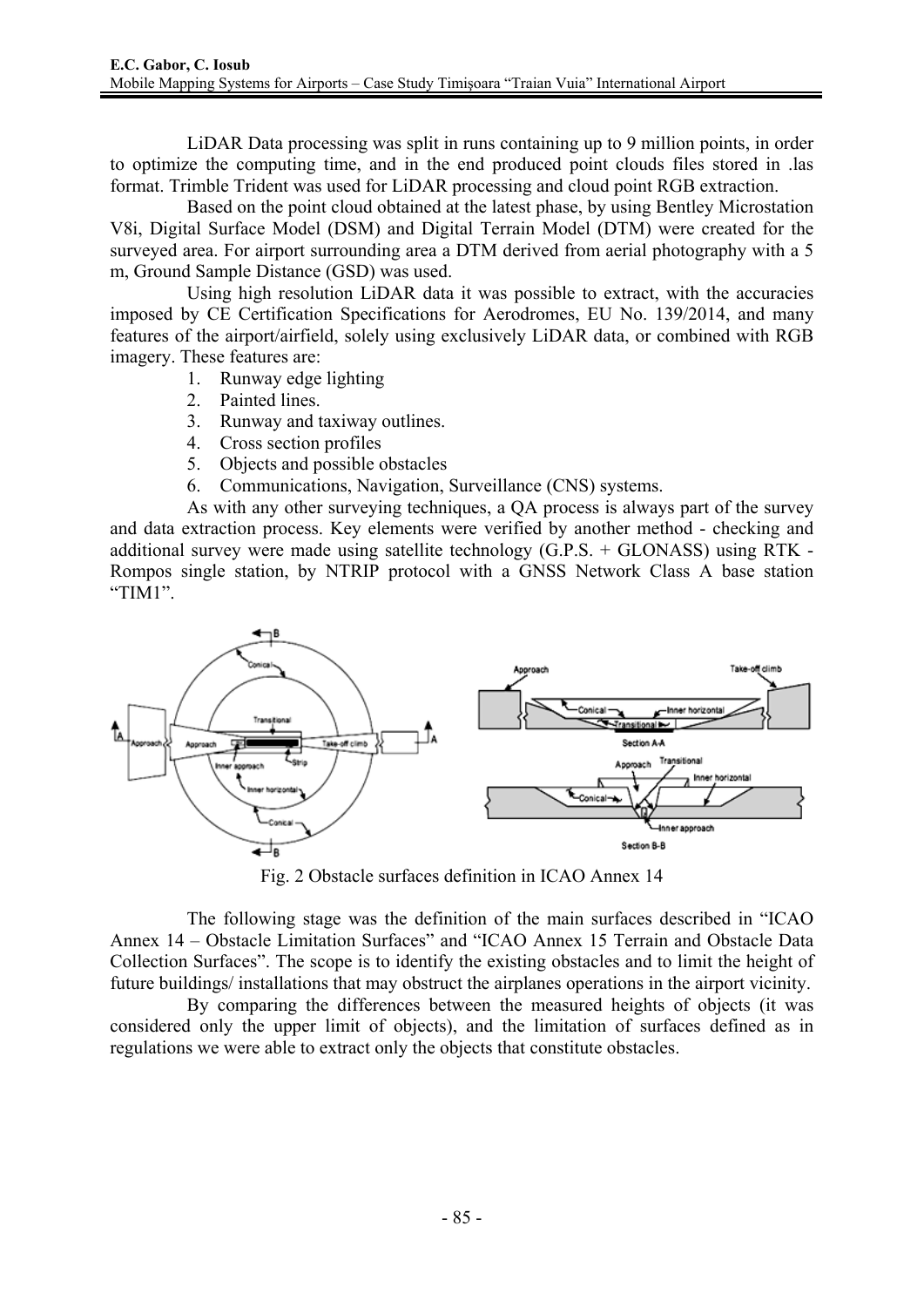

Fig. 3 Existing Obstacle identification – with blue is represented the obstacle surface, with natural color the object

#### **3. Results**

Static processing results of the geodetic network  $-7$  points post-processed for Timişoara airport surveys - are presented below:



Fig. 4 GPS Static Processing Results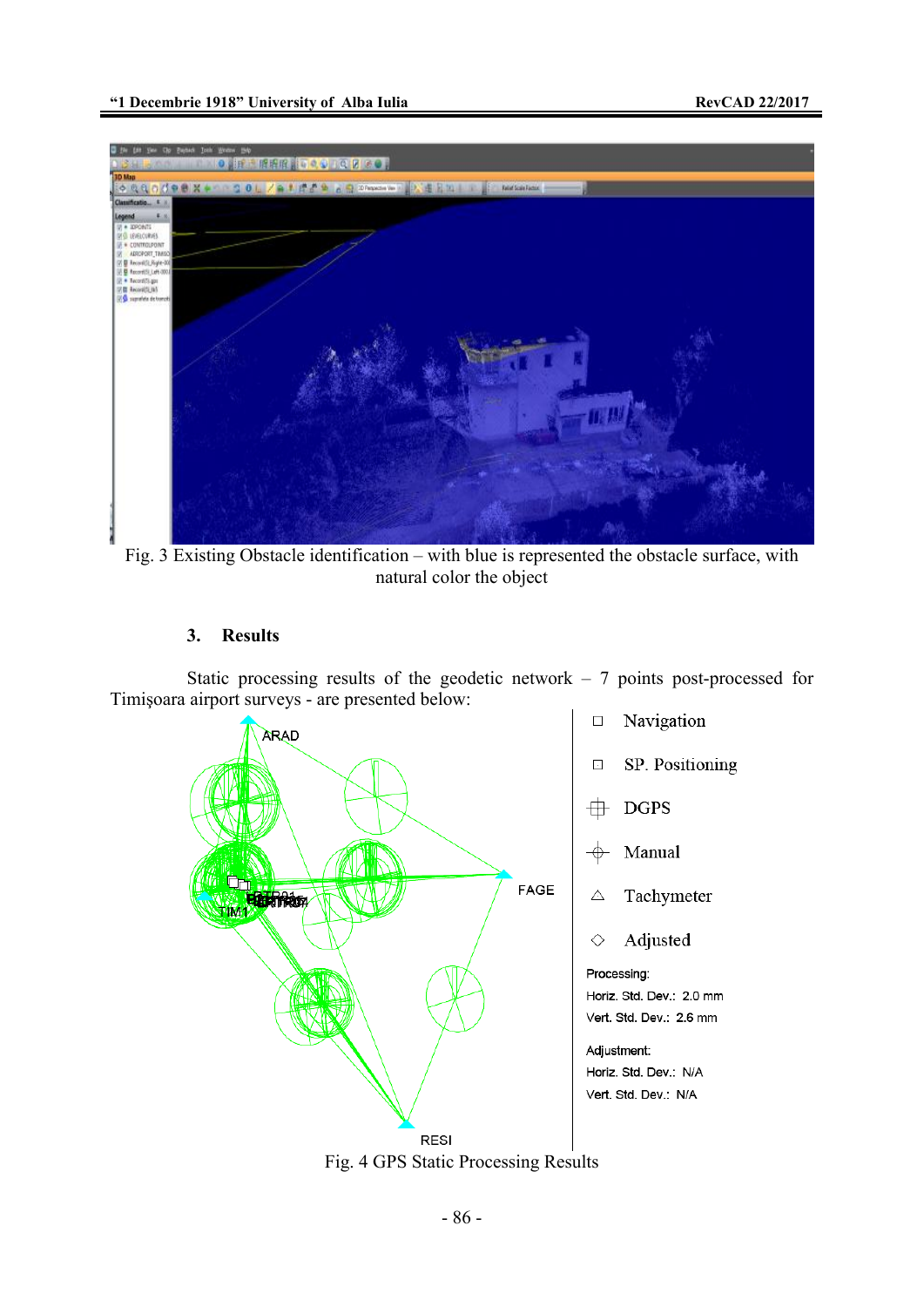For the GPS kinematic surveys the maximum baseline length was under 4.7 km, which allowed a RMSE for rover position below 0.9 cm for Northing/Easting and under 2.3 cm for height.



As (H. Jing, 2016) stated, when using a surveying grade GNSS intergrated with the IMU, "the errors coming from the laser scanner are negligible compared to the navigation errors, [so] we can assume that the errors seen in the point cloud should be around the same error level as the positioning system."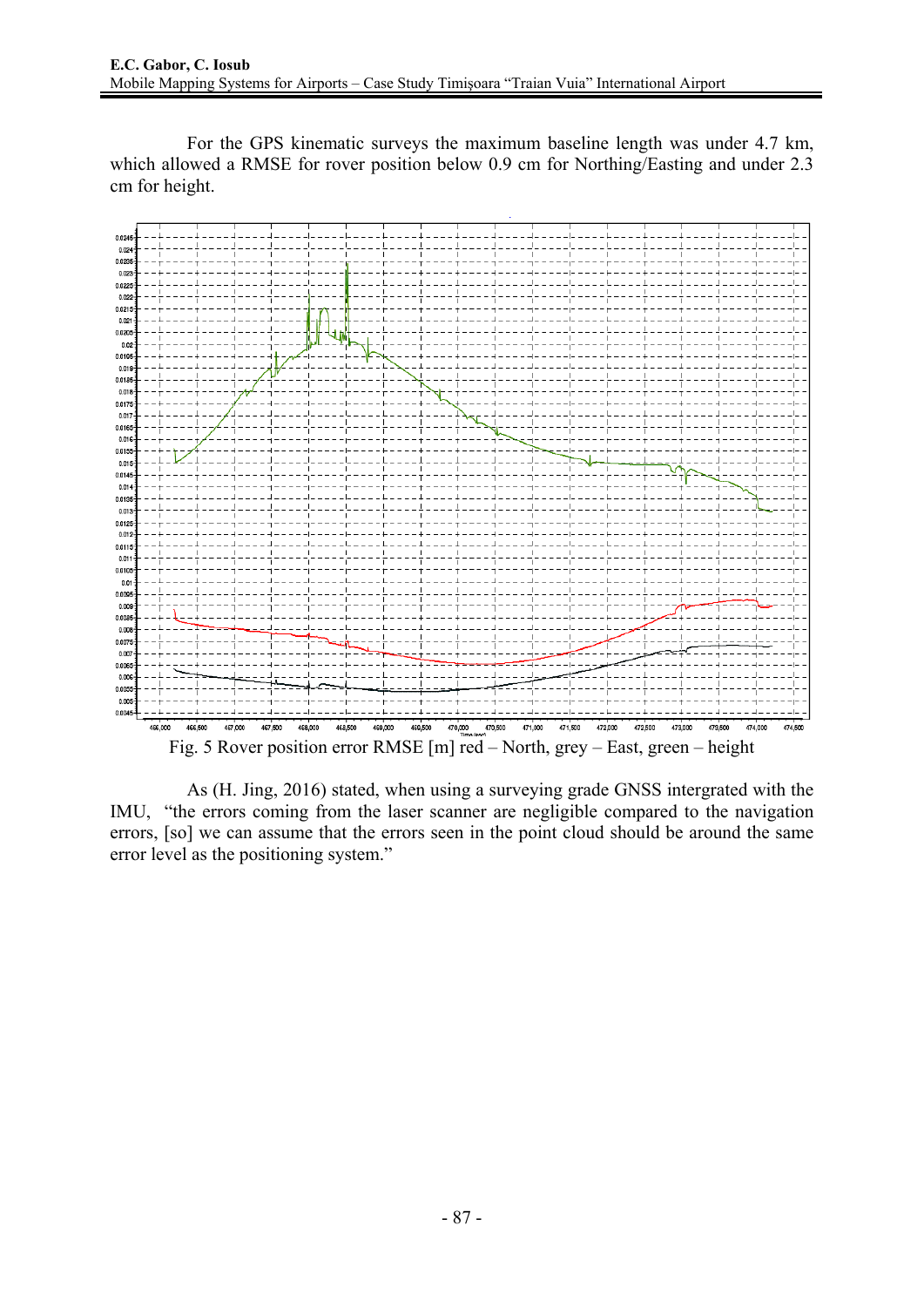

Fig. 6 Perspective view of the LiDAR processed points – airport main tower

Obstacle Limitation Surfaces (OLS) are a series of surfaces that set the height limits of object around an aerodrome. Objects that project through the OLS become obstacles. (CASA 1999). In Timişoara Airport case, it consists of Conical Surface, Inner Horizontal Surface, Approach Surface, Transitional Surface, Take-off Climb Surface, Outer Horizontal Surface, Inner Approach Surface, Inner Transitional Surface, and Baulked Landing Surface.



Fig. 7 Timişoara Airport Obstacle Limiting Surfaces, displayed in Google Earth™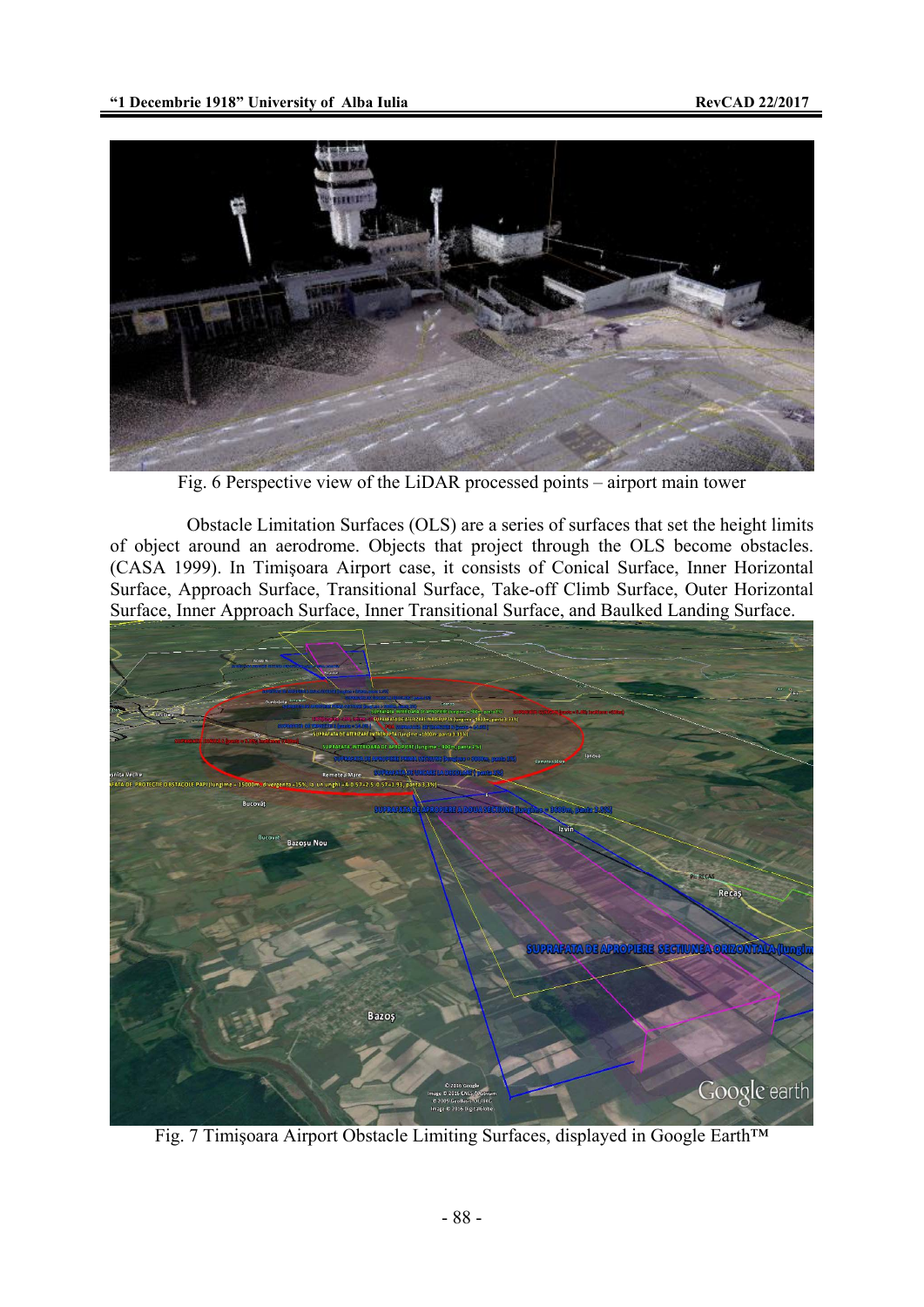

Fig. 8 Timişoara Airport – Terrain and Obstacle Collection Areas, displayed in Google Earth™

During the ongoing project, the following products wee extracted from LiDAR data and delivered:

- Documentations and maps for Obstacle Limiting Surface Areas
- Documentations and maps for Terrain and Obstacle Collection Areas
- Documentations and maps for OACI Type A Obstacle Map
- Airport Certification Specifications
- Maps for OACI Terrain Map for Precision approach
- Romanian civil aviation regulation ZSAC servitude areas
- GIS database

#### **QA process**

The points accuracies verified by using RTK Rompos met the requirements of the Manual RACR - WGS -84 Edition 1 / 2016- tables 2-1 , 2-2, 2-3, 2-4 , 2-5 , 2-6, 2- 7 and 2-8.

#### **4. Discussion**

Three types of LiDAR collection systems are available today:

- Stationary terrestrial LiDAR scanners (STLS)
- Mobile terrestrial LiDAR systems (MTLS)
- Aerial LiDAR Scanning Systems (ALSS) capabilities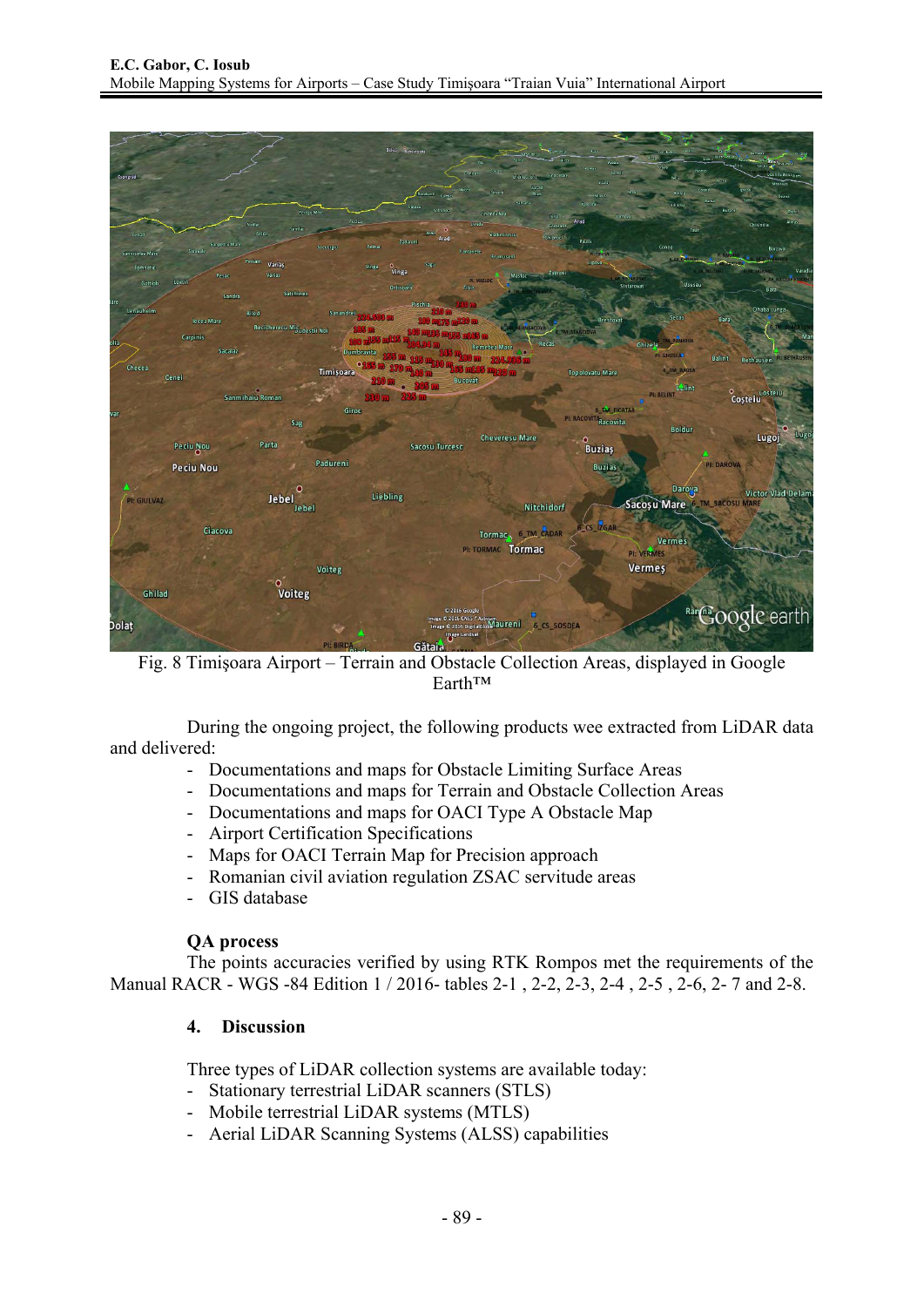| <b>Laser Scanner</b>    | Table T STSL Versus MTLS Versus ALSS capabilities (Jay Faffell, 2010)<br><b>MTLS</b><br><b>STLS</b><br>ALSS |        |            |
|-------------------------|-------------------------------------------------------------------------------------------------------------|--------|------------|
| Collection Range/ Speed | Small                                                                                                       | Large  | Very Large |
| Point Density           | High                                                                                                        | Medium | Low        |

#### Table 1 STSL versus MTLS versus ALSS capabilities (Jay Farrell, 2016)

#### Table 2 Parameters comparison between MTLS and ALSS

| <b>Laser Scanner</b>   | <b>Mobile</b><br>Trimble MX2 (Trimble,<br>2014) | Aerial<br><b>Riegl Q560 (RIEGL Laser</b><br><b>Measurements Systems</b><br>GmbH, 2010) |
|------------------------|-------------------------------------------------|----------------------------------------------------------------------------------------|
| Point Density (ppm)    | $100 - 3000$                                    | $10 - 50$                                                                              |
| Field of View (degree) | 360                                             | 45-60                                                                                  |
| Measurement Rate (pps) | 70,000                                          | 240,000                                                                                |
| Relative Accuracy (m)  | $0.01 - 0.1$                                    | 0.1                                                                                    |
| Absolute Accuracy (m)  | $0.05 - 0.2$                                    | 0.2                                                                                    |

# **5. SWOT Analysis of MTLS**

#### **5.1 Strengths**

The identified strengths of the mobile terrestrial mapping systems are:

- It produce survey-grade data (can be used in static and cinematic mode).
- Data collection/survey takes a fraction of time than a survey crew collecting survey points using traditional tools and techniques.
- Scanning runway and other areas of the airport can be done avoiding peak takeoff and landing periods.
- Fast data collection time, and digital data could lead to increased cost savings over other survey methods.
- Can generate a 360 video/photo source time-stamped that can be reviewed later after to validate objects, data integrity, etc.
- The LiDAR survey can be conducted at night (it creates its own light source). However, in this case the video capability of the MX2 system will be greatly **limited**
- Traceability of the surveys is granted at any moment, if needed.
- Complex 3D analysis of the environment is feasible using point cloud data, including volume reports, clearance and routing analysis, asset management etc.

The result are high resolution and high accurate data points simultaneously collected with oblique, stereo RGB imagery, from a ground-level perspective. This perspective allows data to be collected:

- In between buildings that are close in proximity;
- Under tree canopies, and under bridges;
- Areas where airborne LiDAR surveys are unable to see and collect;

Collected data can be also used for:

- Pavement Management
- Safety and Situational Awareness
- Feature and Asset Extraction and Management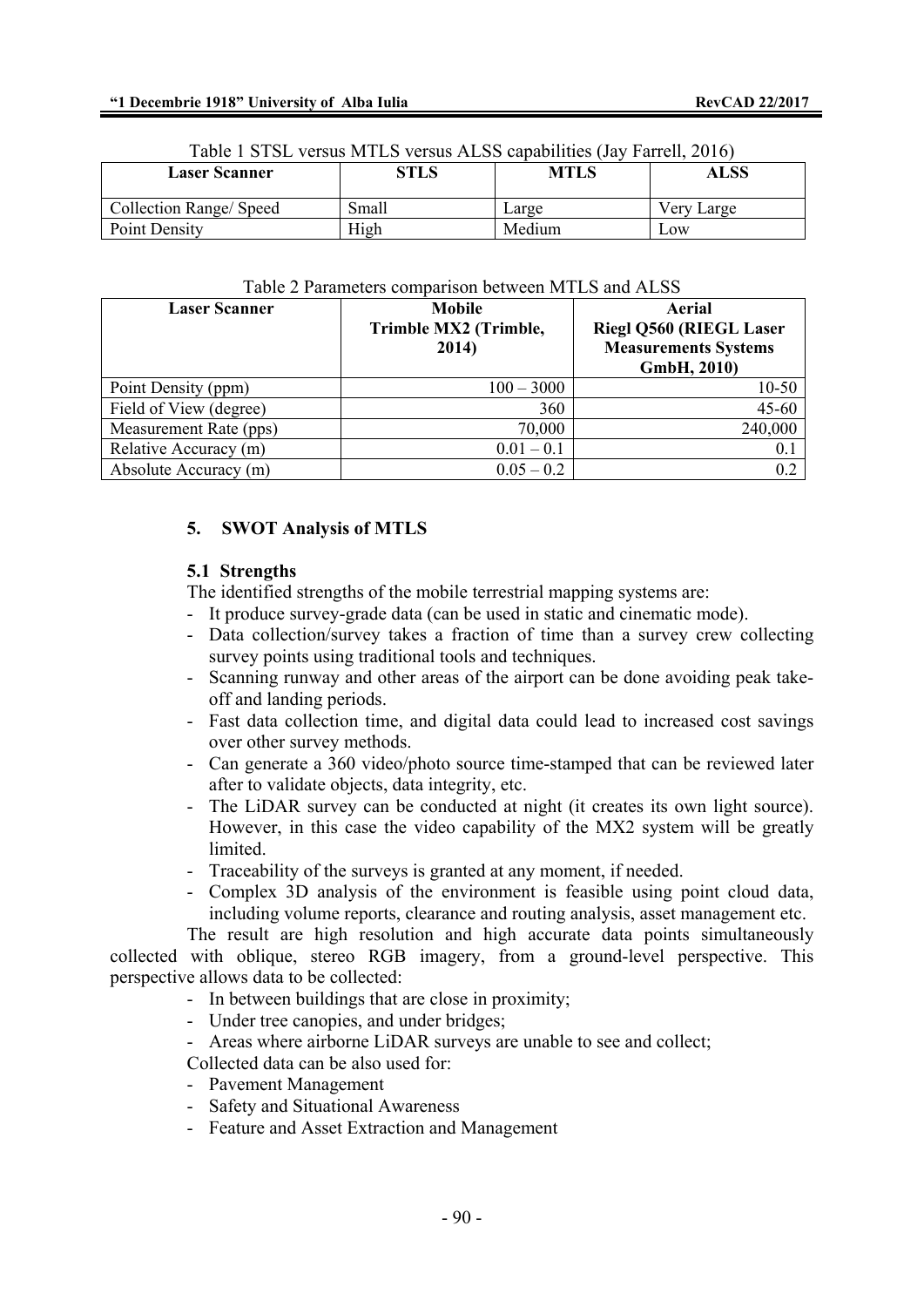# **5.2 Weaknesses**

Line-Of-Sight (LOS) related issues

- LOS is obstructed by traffic of objects placed in the AOI
- LOS is highly dependent on topography

Weather related issues:

- Survey is greatly hampered by rain or fog– almost completely
- Standing water on the ground could reduce the ability of reflecting laser beam therefore no points will be collected on areas covered by water

Sky-line Visibility is restricted in urban canyons –

Software processing is quite slow and resource consuming.

The training of the personnel for processing data and extracting features is a slow and long term process.

# **5.3 Opportunities**

Mobile LiDAR data of the entire area of interest captured in 3D provides information for additional products that the customers is not yet aware that it need. Further products might be derived from the office without the need of a separate survey, if the LiDAR data acquisition is recent and no changes happened in the mean time.

Point clouds are susceptible to be used by automated procedures for classification. This will allow the fast retrieval of features.

Service based models based on remote sensing data in general and LiDAR in particular are prone to appear, as identified by Alex Philp (Earth Imaging Journal, 2013)

# **5.4 Threats**

"The software is not keeping pace with hardware advances, particularly in the terrestrial scanning market" (Lidar News, 2009)

Huge amount of data is collected during short period. Storage requirements grow quickly and the risk of loosing data is significant high.

#### **6. Acknowledgements**

The authors would like to thank Timişoara Airport Administration for providing support during data acquisition. This project was fully funded by Gauss srl.

# **7. Bibliography**

- *1. Earth Imaging Journal, 2013. http://eijournal.com/print/articles/swot-analy-sisstrengths-weaknesses-opportunities-and-threats. [Online] Available at: http://eijournal.com/print/articles/swot-analy-sis-strengths-weaknesses-opportunitiesand-threats*
- *2. H. Jing, N. S. X. M. G. H., 2016. Monitoring Capabilities of a Mobile Mapping System Based on a Navigation Qualities. The International Archives of the Photogrammetry, Remote Sensing and Spatial Information Sciences, Volume XLI-B1, pp. 625 - 631.*
- *3. Jay Farrell, M. T. M. B., 2016. BCOE Research. [Online] Available at: http://escholarship.org/uc/item/4f88m75k*
- *4. Keith Williams, M. J. O. G. V. R. a. C. G., 2013. Synthesis of Transportation Applications of Mobile LIDAR. Remote Sensing, Volume 5, pp. 4652-4692.*